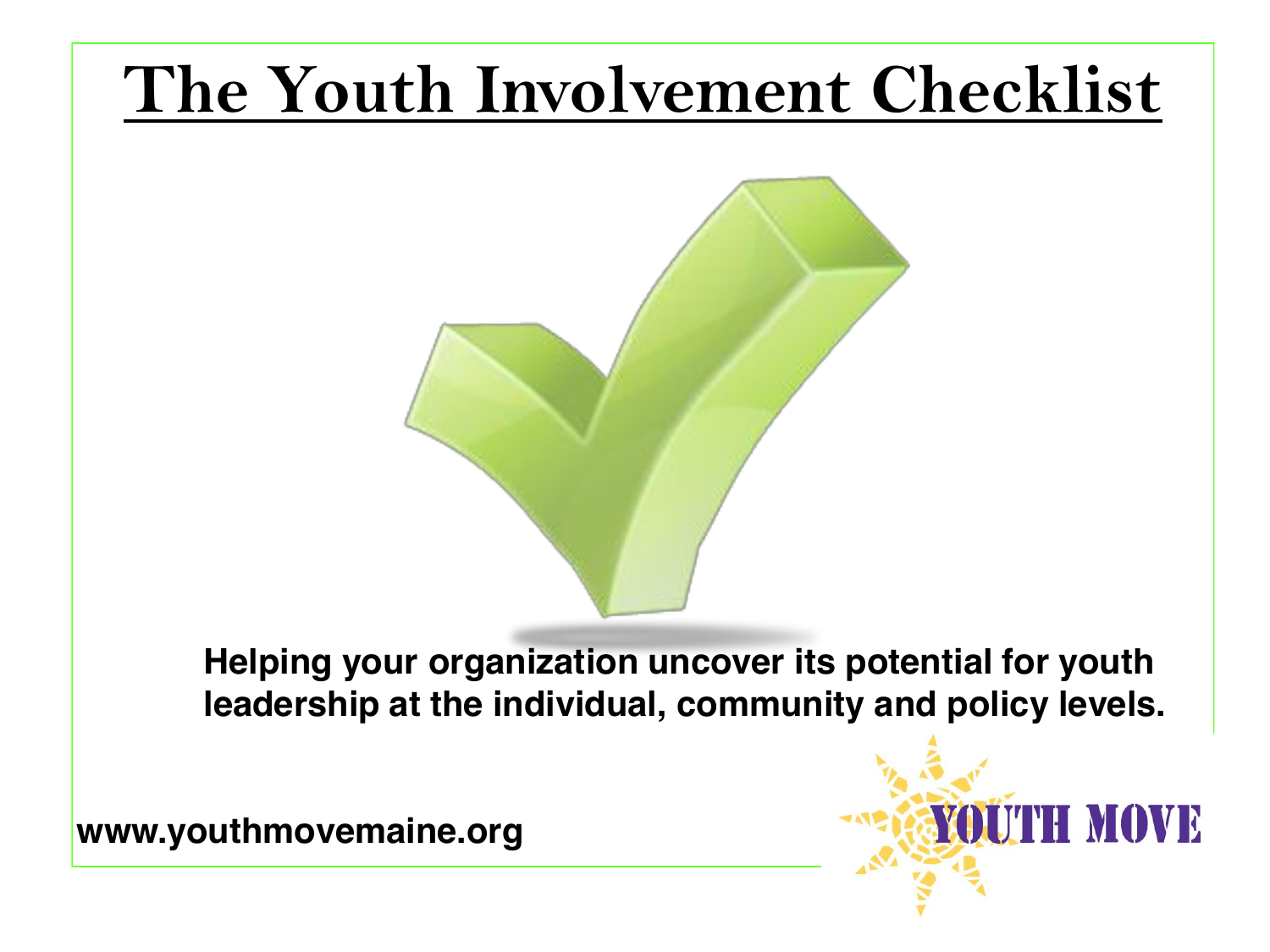Means That Youth and Adults are aware and engaged as they explore the ideas and skills of youth leadership and begin to value youth experience as integral to the decision-making process.

#### **Youth±***Guided* **Youth±***Directed* **Youth±***Driven*

Youth begin to make recommendations and fill steady, meaningful roles in decision-making bodies. Youth and adults collaborate to create and prioritize goals and develop strategies for positive change.

Youth have selfawareness and skills to initiate change, as well as the intrinsic motivation and sense of purpose necessary to follow through. Youth have a mutually respectful relationship with adults and other youth in the community as they partner for the change desired by the youth.

This assessment is designed to be a self-reflection tool to help your group or organization see how involved youth really are, and to highlight some goals for how you can infuse even more youth voice into your programming!

There are three simple tools here for reflecting on the engagement, preparation and involvement of:

- 1.) *Individual* Youth at your Organization
- 2.) Your Organization's **Community**
- 3.) Your Organization's **Policy** Structure

You can discover where your organization stands at each level of youth involvement and develop ideas for goals as well.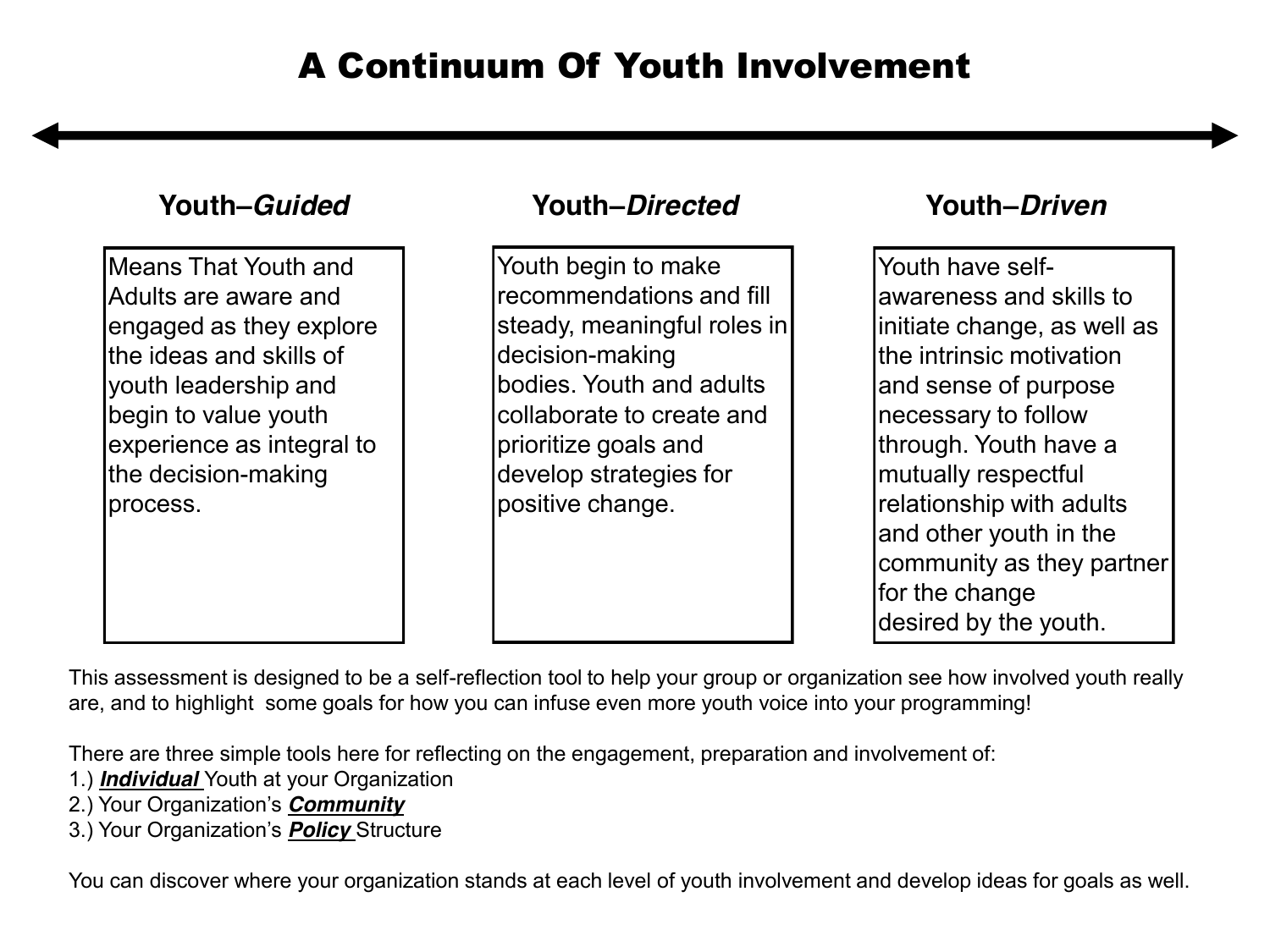# Youth Involvement At The Individual Level

| <b>Youth-Guided</b>                                                                                                                                                                                                                                                                                                                                                                                                                                                                                                                                                                                                                                                                                                                                                                                                                  | <b>Youth-Directed</b>                                                                                                                                                                                                                                                                                                                                                                                                                                                                                                                                                                                           | <b>Youth-Driven</b>                                                                                                                                                                                                                                                                                                                                                                                                                                                                                                                                                                                                                                                                                                                                                                                                                                                                                                                                |
|--------------------------------------------------------------------------------------------------------------------------------------------------------------------------------------------------------------------------------------------------------------------------------------------------------------------------------------------------------------------------------------------------------------------------------------------------------------------------------------------------------------------------------------------------------------------------------------------------------------------------------------------------------------------------------------------------------------------------------------------------------------------------------------------------------------------------------------|-----------------------------------------------------------------------------------------------------------------------------------------------------------------------------------------------------------------------------------------------------------------------------------------------------------------------------------------------------------------------------------------------------------------------------------------------------------------------------------------------------------------------------------------------------------------------------------------------------------------|----------------------------------------------------------------------------------------------------------------------------------------------------------------------------------------------------------------------------------------------------------------------------------------------------------------------------------------------------------------------------------------------------------------------------------------------------------------------------------------------------------------------------------------------------------------------------------------------------------------------------------------------------------------------------------------------------------------------------------------------------------------------------------------------------------------------------------------------------------------------------------------------------------------------------------------------------|
| $\Box$ Youth is engaged in the idea that<br>change is possible in his or her life<br>and the systems that serve him or<br>her.<br>□Youth is finding ways to feel safe,<br>cared for, valued, useful and<br>spiritually grounded.<br>□Youth is ready to learn and build<br>skills that allow them to function<br>and give back in their daily lives.<br>□Youth have opportunities to<br>develop and practice leadership<br>and advocacy skills.<br>□ Youth can identify a place in your<br>organization where equal<br>partnership is valued.<br>□Youth are empowered in their<br>planning process from the<br>beginning and have a voice in what<br>will work for them.<br>□Youth receive training/education<br>on systems players, their rights,<br>purpose of the system and youth<br>involvement and development<br>opportunities | The Young person is:<br>□Still in the learning process.<br>□Forming mutual relationships with<br>people who are supporting them<br>$\Box$ learning effective ways to<br>communicate with team members.<br>□Developing a deeper knowledge<br>and understanding of the systems<br>and processes.<br>□Able to make decisions with team<br>support in the treatment process<br>and has an understanding of<br>consequences.<br>□In a place where they can share his and listen and act upon youth<br>or her story to create change.<br>□Not in a consistent period of crisis<br>and his or her basic needs are met. | □The youth describes his or her<br>vision for the future.<br>□The youth sets goals for treatment<br>with input from team.<br>□ The youth is aware of his or her<br>options and is able to utilize and<br>apply his or her knowledge of<br>resources.<br>□Youth fully understands his or her<br>roles and responsibilities on the<br>team.<br>□ The youth and all members of the<br>treatment team are equal partners<br>decisions.<br>□ The youth facilitates open lines of<br>communication and there is mutual<br>respect between youth and adults.<br>□The youth is able to stand on his<br>or her own and take responsibility<br>for his or her choices with the<br>support of the team.<br>□The youth knows how to<br>communicate his or her needs.<br>□Youth are mentors and peer<br>advocates for other youth.<br>□Youth are giving presentations<br>based on personal experiences and<br>knowledge.<br>□The youth is making the transition |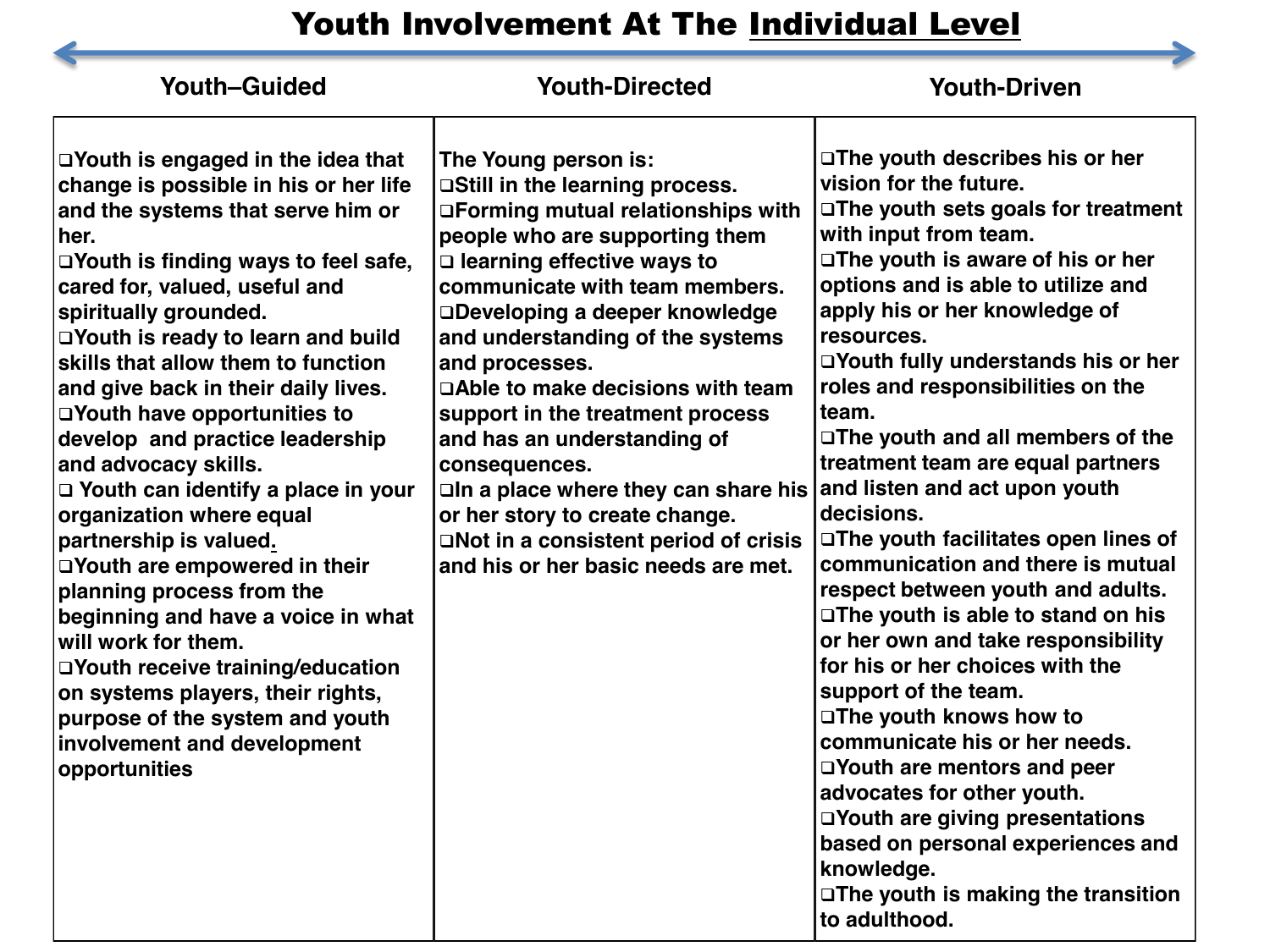## Youth Involvement At The Community Level

| □ Community partners are dedicated<br><b>Community partners and</b><br>□ Youth have positions and voting<br>to authentic youth involvement.<br>stakeholders have:<br>power on community boards and<br>□ Community partners listen to<br>□ An open minded viewpoint and<br>committees.<br>youth and make changes<br>there are decreased stereotypes<br>$\Box$ Youth are recruiting other youth to<br>accordingly.<br>be involved throughout the<br>about youth.<br>□ Young people have a safe place to<br>□ Prioritized youth involvement and<br>community.<br>go and be heard throughout the<br>input during planning and/or<br>□ There is increased representation<br>community.<br>of youth advocates, and board<br>meetings.<br>□ There are multiple paid positions<br>$\Box$ A desire to involve youth.<br>and committee members<br>for youth in every decision-<br>□ Begin stages of partnership with<br>throughout the community.<br>making group throughout the<br>$\Box$ Everyone is responsible for<br>youth.<br>system of care and in the<br>□ Begun to use language supporting<br>encouraging youth voice and<br>community.<br>active participation.<br>youth engagement.<br>□ Youth are compensated for their<br>□ Community members respect the<br>$\Box$ Taken the youth view and opinion<br>work.<br>into account.<br>autonomy of youth voice.<br>□ Youth form and facilitate youth<br>□ The community is less judgmental<br>$\Box$ A minimum of one youth partner<br>groups in communities.<br>with experience and/or expertise<br>about the youth in their | <b>Youth-Guided</b>         | <b>Youth-Directed</b> | <b>Youth-Driven</b>                  |
|-----------------------------------------------------------------------------------------------------------------------------------------------------------------------------------------------------------------------------------------------------------------------------------------------------------------------------------------------------------------------------------------------------------------------------------------------------------------------------------------------------------------------------------------------------------------------------------------------------------------------------------------------------------------------------------------------------------------------------------------------------------------------------------------------------------------------------------------------------------------------------------------------------------------------------------------------------------------------------------------------------------------------------------------------------------------------------------------------------------------------------------------------------------------------------------------------------------------------------------------------------------------------------------------------------------------------------------------------------------------------------------------------------------------------------------------------------------------------------------------------------------------------------------------------------------------------------|-----------------------------|-----------------------|--------------------------------------|
| community based on personal<br>□ Begun to encourage and listen to<br>□ Youth are compensated for their<br>experiences and knowledge.<br>the views and opinions of the<br>work.<br>involved youth, rather than<br>minimize their importance.<br>□ Created open and safe spaces for<br>youth.<br>□ Youth are compensated for their<br>work.                                                                                                                                                                                                                                                                                                                                                                                                                                                                                                                                                                                                                                                                                                                                                                                                                                                                                                                                                                                                                                                                                                                                                                                                                                   | in the systems represented. | community.            | $\Box$ Youth provide training in the |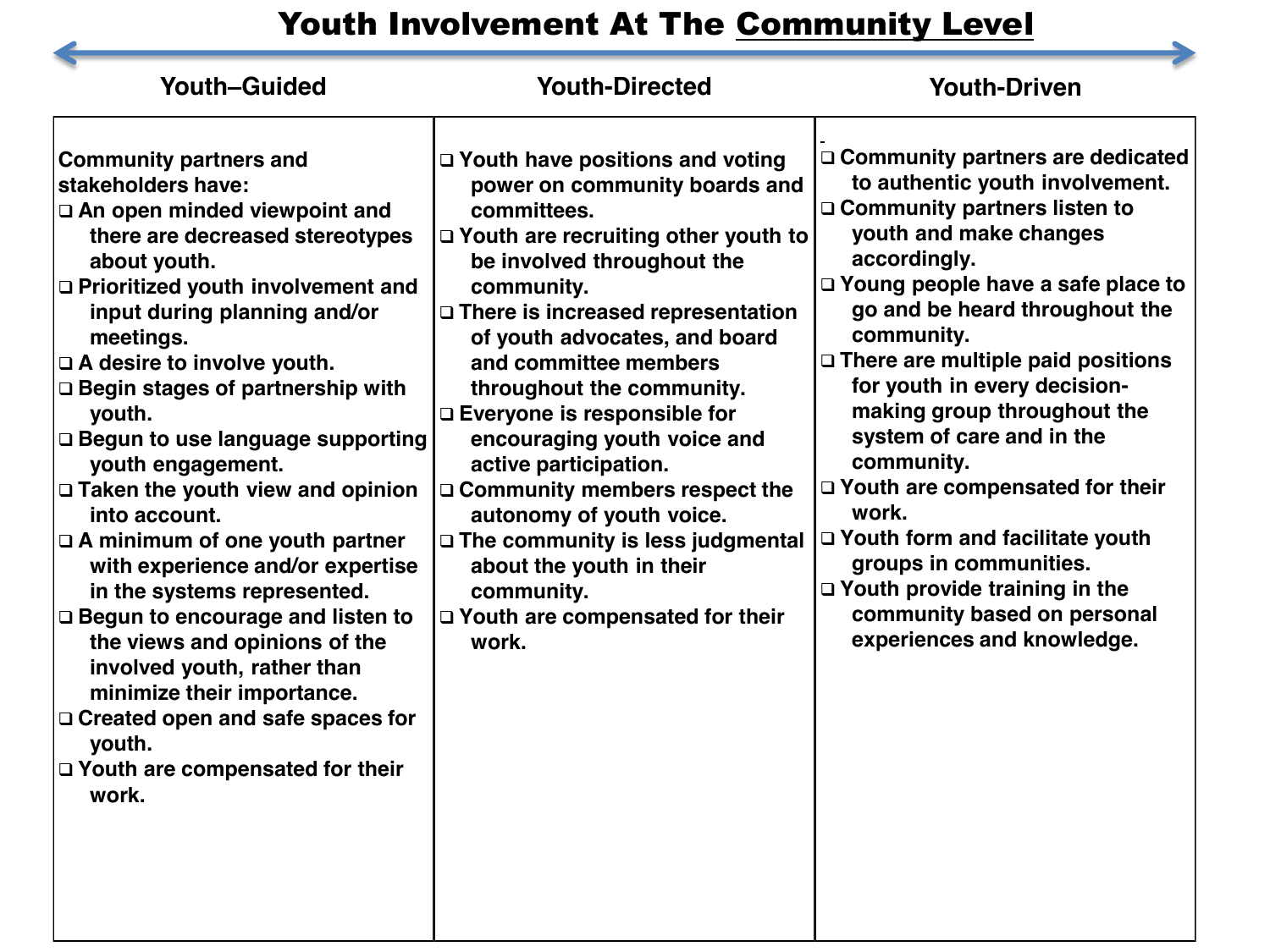## Youth Involvement At The Policy Level

| <b>Youth-Guided</b>                                                                                                                                                                                                                                                                                                                                                                                                                                                                                                                                                                                                                                                                                                                                                   | <b>Youth-Directed</b>                                                                                                                                                                                                                                                                                                                                                                                                                                                                                                                                                                                                                                                                                                                                                                                                                                                                                                                                                                                                                 | <b>Youth-Driven</b>                                                                                                                                                                                                                                                                                                                                                                                                                                                                                                                                                                                                                                                                                                                            |
|-----------------------------------------------------------------------------------------------------------------------------------------------------------------------------------------------------------------------------------------------------------------------------------------------------------------------------------------------------------------------------------------------------------------------------------------------------------------------------------------------------------------------------------------------------------------------------------------------------------------------------------------------------------------------------------------------------------------------------------------------------------------------|---------------------------------------------------------------------------------------------------------------------------------------------------------------------------------------------------------------------------------------------------------------------------------------------------------------------------------------------------------------------------------------------------------------------------------------------------------------------------------------------------------------------------------------------------------------------------------------------------------------------------------------------------------------------------------------------------------------------------------------------------------------------------------------------------------------------------------------------------------------------------------------------------------------------------------------------------------------------------------------------------------------------------------------|------------------------------------------------------------------------------------------------------------------------------------------------------------------------------------------------------------------------------------------------------------------------------------------------------------------------------------------------------------------------------------------------------------------------------------------------------------------------------------------------------------------------------------------------------------------------------------------------------------------------------------------------------------------------------------------------------------------------------------------------|
| $\Box$ Youth are invited to meetings.<br>□ Training and support is provided<br>for youth on what the meeting is<br>about.<br>□ Youth and board are beginning to<br>understand the role of youth at<br>the policy-making level.<br>□ Youth can speak on their<br>experiences (even if it is not in<br>perfect form) and talk about<br>what's really going on with<br>young people.<br>□ Adults value what youth have to<br>say in an advisory capacity.<br>D Youth have limited power in<br>decision making.<br>□ Youth have an appointed mentor<br>who is a regular attendee of the<br>meetings and makes sure that<br>the youth feels comfortable to<br>express his or herself and clearly<br>understands the process.<br>□ Youth are compensated for their<br>work. | $\Box$ Youth understand the power they<br>have to created change at a policy<br>making level.<br>$\Box$ Youth are in a place where they<br>understand the process behind<br>developing policy and have<br>experience being involved.<br>□ Youth have an enhanced skill set<br>to direct change.<br>□ Youth have understanding of the<br>current policy issues affecting<br>young people and are able to<br>articulate their opinion on the<br>policy.<br>$\Box$ Policy makers are in a place where<br>they respect youth opinions and<br>make change based on their<br>suggestions.<br>□ All parties are fully engaged in<br>youth activities and make youth<br>engagement a priority.<br>□ Youth receive increased training<br>and support in their involvement.<br>□ There is increased dialogue<br>during meetings about youth<br>opinions and action is taken.<br>□ There is increased representation<br>of youth and a decrease in<br>tokenism.<br>□ Equal partnership is evident.<br>□ Youth are compensated for their<br>work. | □ Youth are calling meetings and<br>setting agendas in the policy<br>making arena.<br>□ Youth assign roles to<br>collaboration members to follow<br>through on policy.<br>□ Youth hold trainings on policy<br>making for youth and adults.<br>□ Youth inform the public about<br>current policies and have a<br>position platform.<br>□ Youth lead research to drive<br>policy change.<br>□ Youth have the knowledge and<br>ability to educate the community<br>on important youth issues.<br>□ Youth are able to be self-<br>advocates and peer advocates in<br>the policy making process.<br>□ Youth are compensated for their<br>work.<br>$\Box$ Community members and policy<br>makers support youth to take the<br>lead and make changes. |